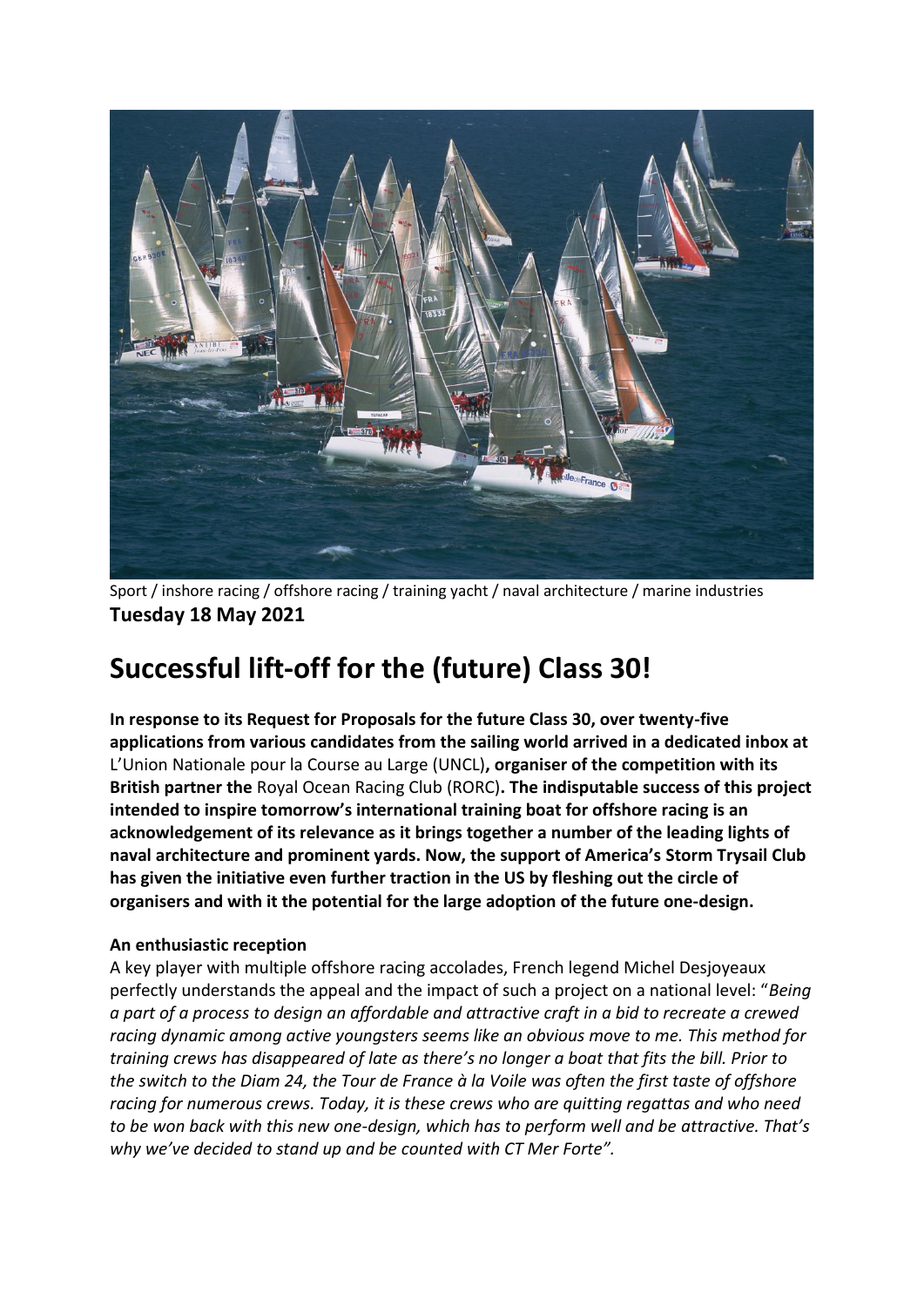#### **A fleshing out of the Jury**

The main new feature of this venture relates to the Jury, which has evolved since the project was launched: in addition to the 4 members of the UNCL and the 3 members of the RORC, a new American member, the **Storm Trysail Club** based in Larchmont, NY, to the north of New York City, is stepping up to the plate. This very sociable Club is the reference offshore racing club in the United States and so it shares the same values and experience as the RORC and the UNCL. A renowned mover and shaker, its sphere of influence extends far beyond Larchmont thanks to its 12 geographic stations encompassing the most famous stretches of water on the East coast, the great lakes, Florida and California, where it operates a fleet of 8 Figaro 2s. This addition further reinforces the international dimension of the project as the organisers were always keen to ensure that the French projects do not make up more than half of the proposals.

### **Eight teams selected**

In line with the scheduled programme, early May, the International Jury studied application requests from 9 different nationalities and made a pre-selection according to a matrix of weighted criteria, including how well the project was understood, references regarding design and production of similar boats, its eco-design credentials and its ability to innovate. In the end, **six teams of** architects/yards were selected on the basis of designing a new boat, including some world famous names in naval architecture and global boatbuilding, as well as **two other teams** with existing boats featuring similar specifications, who have to align with the brief, particularly to match boat price expectations. The applicants' various preliminary design proposals are expected by mid-June.

# **All information about the Request for Proposals Competition**

Information, Specifications, Presentation of the Project: on request via email addressed to [class30@uncl](mailto:class30@uncl.com)[.com](mailto:class30@uncl.com)



UNION NATIONALE POUR LA COURSE AU LARGE

#### **UNCL**

A Club of enthusiasts and racers open to all those involved in the practice and development of inshore and offshore racing. The National Offshore Racing Union was created in 1971 from the merging of the U.N.C., created in 1913 and the G.C.L., created in 1960. A club affiliated to the French Sailing Federation (FFVoile), the UNCL boasts over 250 members and its efficient operation relies on a great many volunteers who take care of its organisation and its management. Together with the RORC, the UNCL created the Channel Handicap System (CHS), today's IRC (International Rating Certificate).

The UNCL takes charges of the development of an annual Mediterranean and Channel-Atlantic IRC Championship relying on races organised by the major Clubs in the region and managed jointly with the IRC measurement.

Its head office is located at 41 Avenue Foch 75016 Paris.